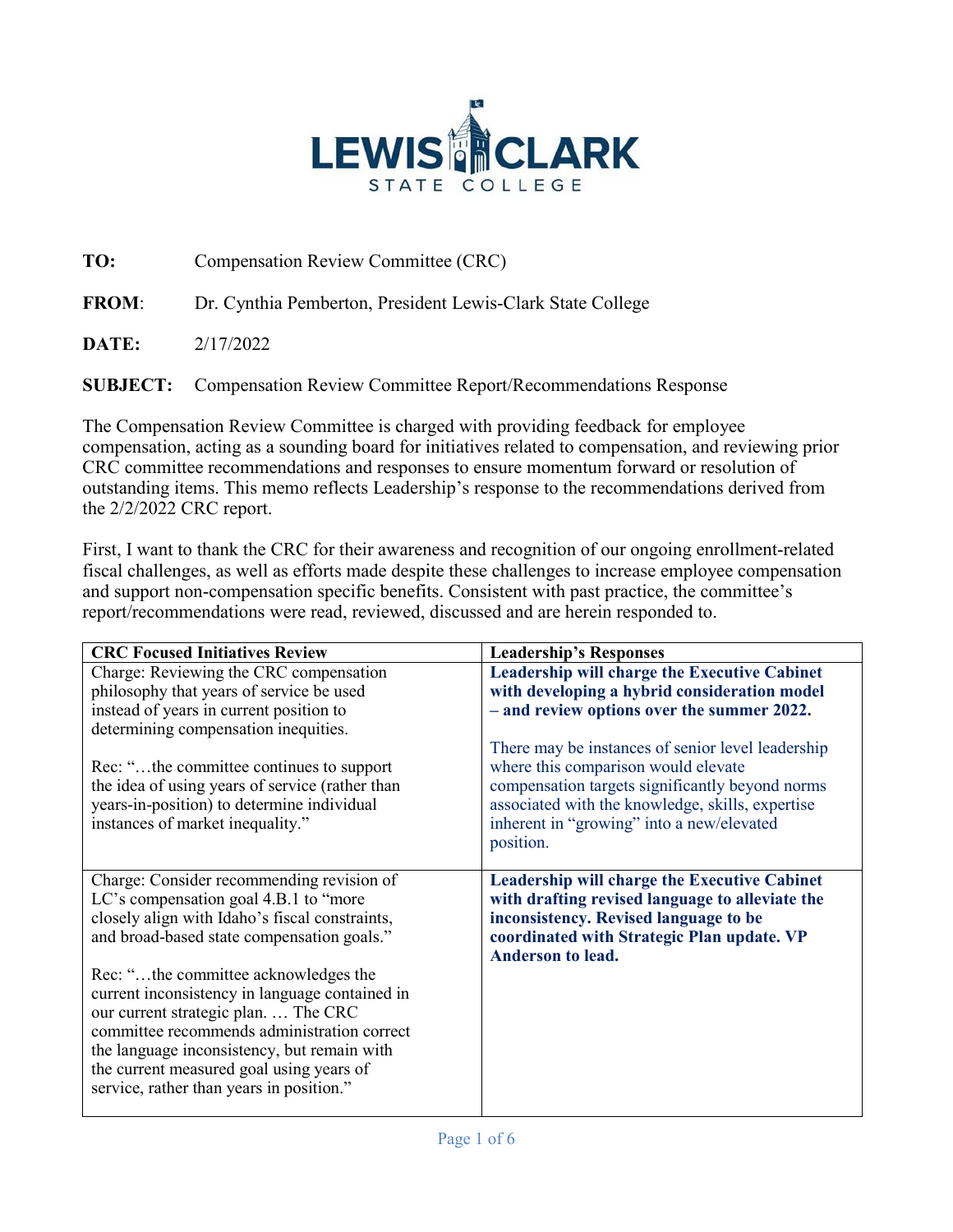| data).    | Charge: Review and make a recommendation<br>regarding the most meaningful faculty compa-<br>ratio comparison metric (i.e., AAUP or CUPA<br>Rec: "the committee wholly endorses the                                                                                                                                                                            | Leadership will charge the Executive Cabinet,<br>working with HR to align with CUPA data.<br>Draft comparator alignment to be completed<br>spring 2022 and used to help inform 2022-2023<br>contracts.                                                                                                                                                                     |
|-----------|---------------------------------------------------------------------------------------------------------------------------------------------------------------------------------------------------------------------------------------------------------------------------------------------------------------------------------------------------------------|----------------------------------------------------------------------------------------------------------------------------------------------------------------------------------------------------------------------------------------------------------------------------------------------------------------------------------------------------------------------------|
|           | idea of exploring the use of CUPA data for this<br>comparison, as doing so would enable<br>discipline-specific analyses. However, the<br>committee suggests comparing faculty salaries<br>annually with a variety of comparators,<br>including not only LC State peer institutions,<br>but also other Idaho four-year institutions, as<br>well as AAUP data." | Leadership recognizes and will continue to<br>consider other reference comparisons re: sister<br>institutions and SBOE approved peer institutions,<br>inclusive of position/job description requirements<br>(e.g., faculty typically have research/scholarly<br>productivity requirements - publication, grant<br>writing, etc. even at teaching focused<br>institutions). |
|           | <b>CRC Common Themes</b>                                                                                                                                                                                                                                                                                                                                      | <b>Leadership's Responses</b>                                                                                                                                                                                                                                                                                                                                              |
|           | Sustain salary increases: "appreciate the<br>efforts made to secure last year's CEC increases<br>from the State."                                                                                                                                                                                                                                             | Leadership is committed to ongoing CEC<br>$\bullet$<br>implementation and salary support<br>advocacy with the State.                                                                                                                                                                                                                                                       |
| $\bullet$ | Workplace flexibility: The committee<br>recognizes State/DHR policy adherence<br>constraints, and LC state focus as "a live-<br>campus, in-person educational<br>institutionencourages administration to<br>remain open to increased workplace flexibility<br>opportunities, as they evolve in the larger world<br>around us"                                 | Leadership has, and will continue to review<br>$\bullet$<br>workplace flexibility considerations on a<br>case-by-case basis.                                                                                                                                                                                                                                               |
|           | <b>CRC Recommendations - Faculty</b>                                                                                                                                                                                                                                                                                                                          | <b>Leadership's Responses</b>                                                                                                                                                                                                                                                                                                                                              |
|           | Fully funding faculty promotions = highest<br>priority. Explore why instructor level salaries<br>appear more competitive than faculty rank<br>salaries.                                                                                                                                                                                                       | Leadership has every intention of<br>continuing faculty promotion funding; and<br>shares curiosity re: the instructor versus<br>academic rank salary comparison differences.<br>Research to understand this phenomenon is<br>ongoing.                                                                                                                                      |
|           | Reinstate funding for sabbaticals.                                                                                                                                                                                                                                                                                                                            |                                                                                                                                                                                                                                                                                                                                                                            |
|           |                                                                                                                                                                                                                                                                                                                                                               | Leadership intends, pending enrollment and<br>associated budget stabilization, to reinstate<br>sabbatical funding, implementation goal<br>F2023.                                                                                                                                                                                                                           |
|           | Increased workplace flexibility.                                                                                                                                                                                                                                                                                                                              | Leadership has, and will continue to review<br>workplace flexibility considerations on a<br>case-by-case basis.                                                                                                                                                                                                                                                            |
|           | More help with online course development.                                                                                                                                                                                                                                                                                                                     | <b>Leadership directs the Interim VPAA and</b><br>eLearning staff to assess need and propose<br>a plan to address unmet needs if identified.<br>Academic Affairs/eLearning to inform<br>faculty and implement once approved                                                                                                                                                |
|           | Expanded child care benefits - discounted<br>KCollege (e.g.)                                                                                                                                                                                                                                                                                                  | Under direction of the VPFA LC State<br>undertook a regional cost comparison                                                                                                                                                                                                                                                                                               |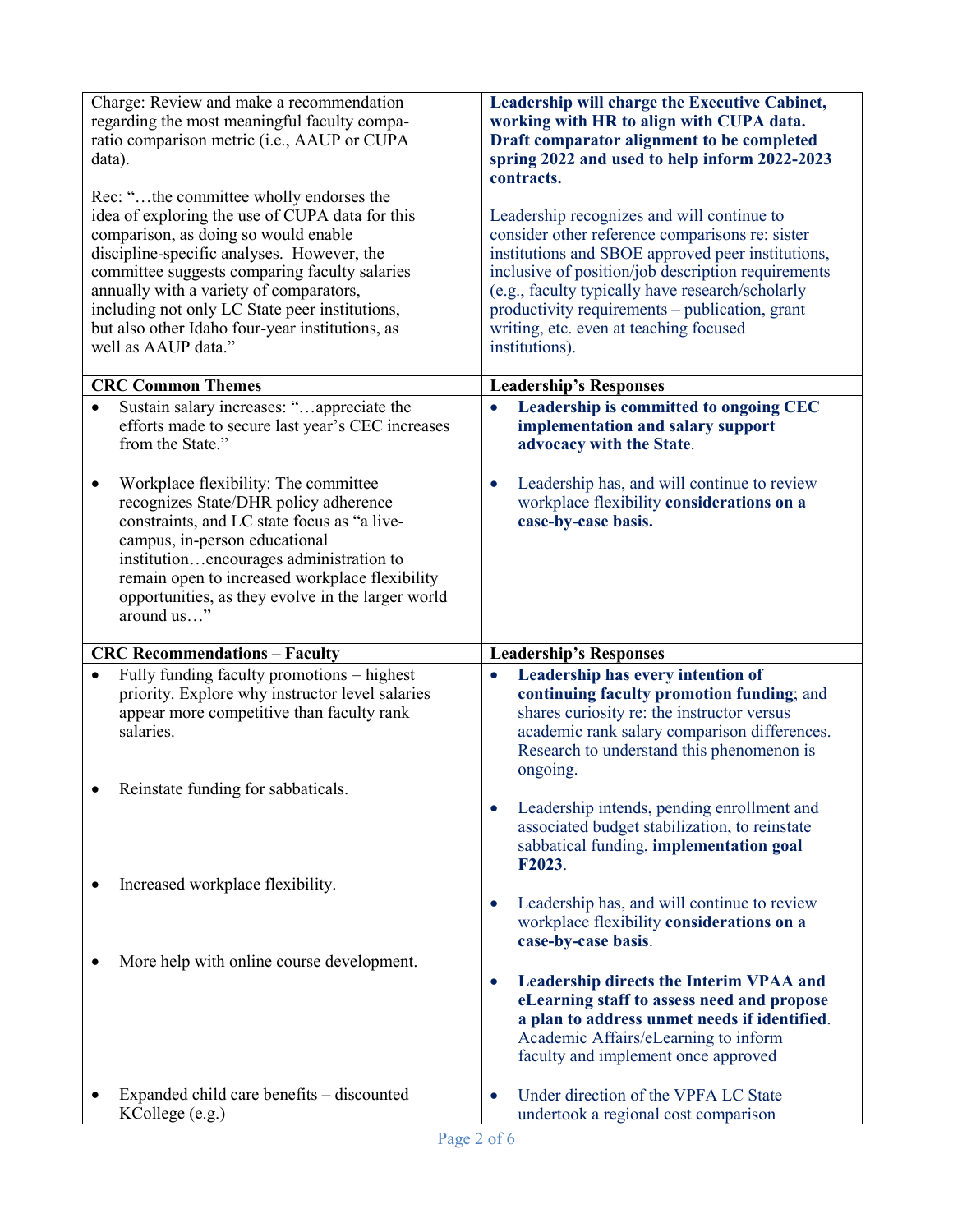|           |                                                             | analysis. This analysis revealed LC KCollege<br>rates to, in effect, be discounted compared to<br>area child care market rates. Again, under the<br>VPFA's leadership a CCampis federal grant<br>was awarded to subsidize KCollege so that<br>rates could remain affordable – note: this is<br>not financially sustainable once the grant runs<br>its course. Leadership has convened and<br>directed a working group to address this via<br>WFD grant application possibilities (Interim<br>VPAA, VPFA, Dean and Assoc Dean CTE,<br>Director WFT). In sum, we already<br>discount rates for KCollege and current<br>pricing does not adequately accommodate<br>expenses associated with licensure<br>requirements, teacher-child ratios, etc.;<br>which means a further discounted price<br>cannot be considered. We are actively<br>seeking funds (e.g., the WFD grant<br>opportunity) so that we can avoid raising<br>KCollege rates. |
|-----------|-------------------------------------------------------------|------------------------------------------------------------------------------------------------------------------------------------------------------------------------------------------------------------------------------------------------------------------------------------------------------------------------------------------------------------------------------------------------------------------------------------------------------------------------------------------------------------------------------------------------------------------------------------------------------------------------------------------------------------------------------------------------------------------------------------------------------------------------------------------------------------------------------------------------------------------------------------------------------------------------------------------|
| $\bullet$ | Address internal issues re: FMLA & course<br>coverage       | Leadership directs the VPFA, Interim VPAA<br>$\bullet$<br>and HR Director to explore the issue and<br>confirm current coverage options can meet<br>needs (i.e., adjunct teaching). Report due to<br><b>Cabinet May 2022.</b>                                                                                                                                                                                                                                                                                                                                                                                                                                                                                                                                                                                                                                                                                                             |
|           | <b>CRC Recommendations - Professional Staff</b>             |                                                                                                                                                                                                                                                                                                                                                                                                                                                                                                                                                                                                                                                                                                                                                                                                                                                                                                                                          |
|           |                                                             |                                                                                                                                                                                                                                                                                                                                                                                                                                                                                                                                                                                                                                                                                                                                                                                                                                                                                                                                          |
|           | Workplace flexibility                                       | <b>Leadership's Responses</b><br>Leadership has, and will continue to review<br>workplace flexibility considerations on a<br>case-by-case basis.                                                                                                                                                                                                                                                                                                                                                                                                                                                                                                                                                                                                                                                                                                                                                                                         |
|           | Paygrade "K" minimum                                        | Paygrade adjustments will follow State<br><b>DHR</b> guidance.                                                                                                                                                                                                                                                                                                                                                                                                                                                                                                                                                                                                                                                                                                                                                                                                                                                                           |
|           | Cont. 1 hr/week wellness time                               | Leadership anticipates continuing wellness<br>time, consistent with original intent (e.g.,<br>fitness activities).                                                                                                                                                                                                                                                                                                                                                                                                                                                                                                                                                                                                                                                                                                                                                                                                                       |
|           | Increase summer educational credit – allow for<br>2 classes | Leadership directs SR VP Hanson to work<br>٠<br>with the Interim VPAA and VPFA to model<br>finances associated with this request and if<br>modeling supports consideration, present<br>plan to the President by May 2022.                                                                                                                                                                                                                                                                                                                                                                                                                                                                                                                                                                                                                                                                                                                |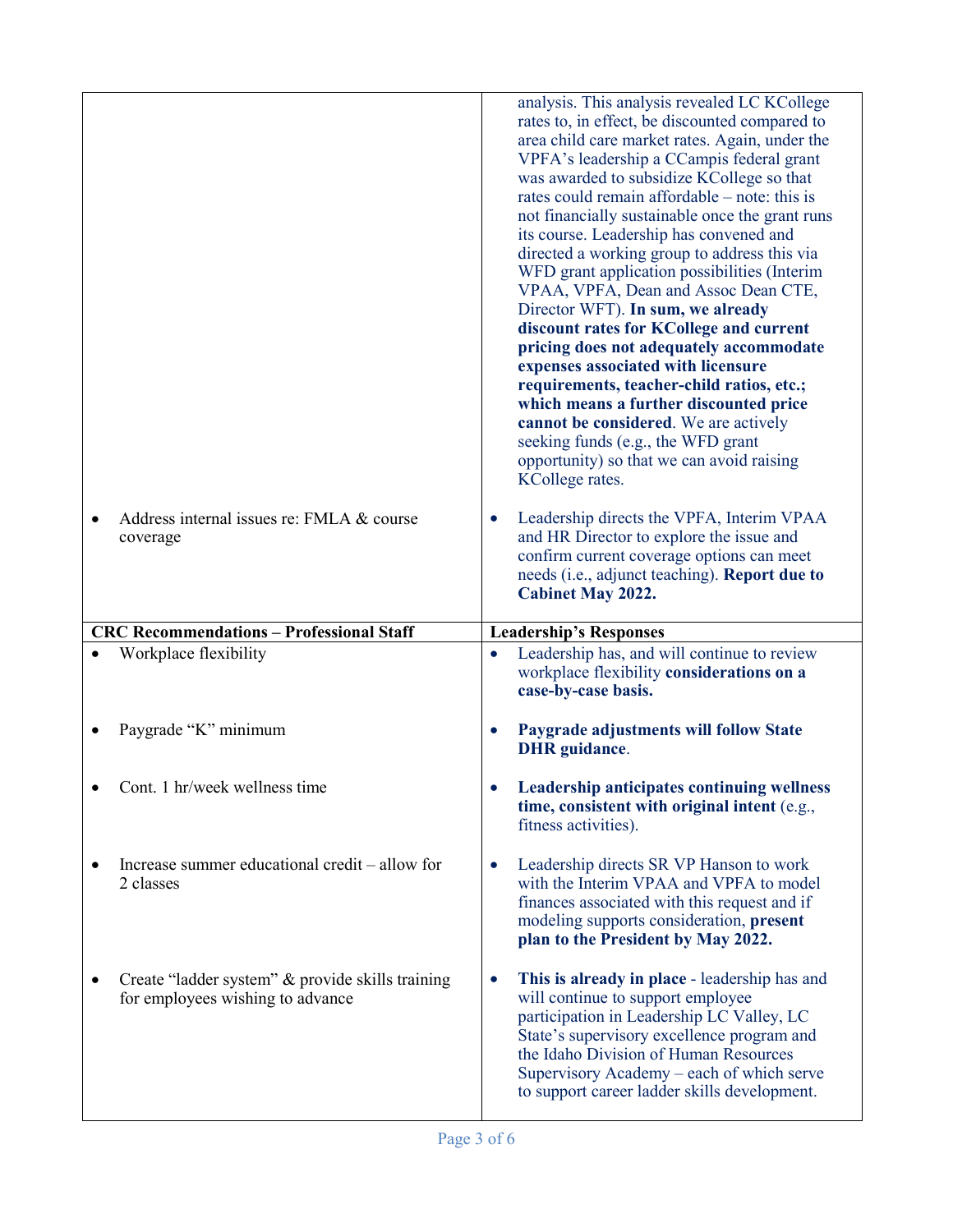| Provide 1X bonuses to recoup lost wages due to<br>prior furloughs | Not a consideration.                                                                                                                                                                                                                                                                                           |
|-------------------------------------------------------------------|----------------------------------------------------------------------------------------------------------------------------------------------------------------------------------------------------------------------------------------------------------------------------------------------------------------|
| 20 hrs pd time off to work at a charity/volunteer                 | Not a consideration beyond what is already in<br>$\bullet$<br>practice - Leadership plans to continue<br>supporting employee reallocation of time,<br>with supervisor approval, to "volunteer"<br>during work hours in support of the NAIA<br><b>World Series and Art Under the Elms (as</b><br>two examples). |
| Pd fitness memberships – local gyms                               | Not a consideration – While it is not<br>$\bullet$<br>uncommon at sister and comparator<br>institutions to charge for campus fitness<br>facility use, at this time, employees have<br>access to LC State fitness facilities at no<br>charge.                                                                   |
| Free community programming if courses<br>offered again            | There are no plans to reinstate CAH<br>$\bullet$<br>community programming. That unit was<br>disbanded with prior budget cuts.                                                                                                                                                                                  |
| <b>CRC Recommendations - Classified Staff</b>                     | <b>Leadership's Responses</b>                                                                                                                                                                                                                                                                                  |
| Hrly wage concerns - below market                                 | Leadership has and will continue to work<br>$\bullet$                                                                                                                                                                                                                                                          |
|                                                                   | to address as funding allows.                                                                                                                                                                                                                                                                                  |
| Flexible work hours (flex hours)                                  | Leadership has, and will continue to<br>$\bullet$<br>review workplace flexibility considerations<br>on a case-by-case basis.                                                                                                                                                                                   |
| Increase summer education credit to allow for 2<br>classes.       | Leadership directs SR VP Hanson to work<br>$\bullet$<br>with the Interim VPAA and VPFA to model<br>finances associated with this request, and if<br>modeling supports consideration, present<br>plan to the President by May 2022.                                                                             |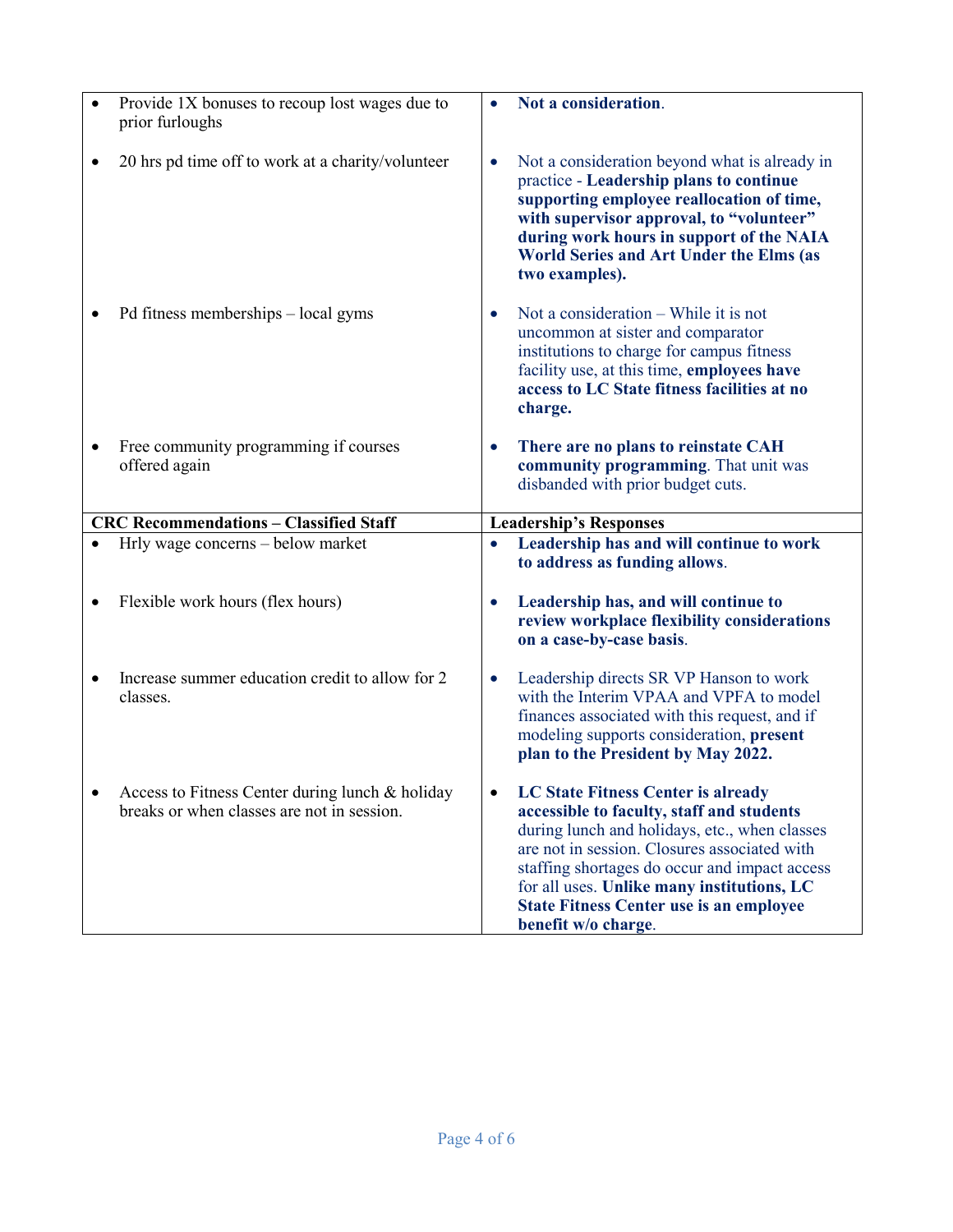## **Outstanding 2021 CRC Recommendations**

| <b>CRC</b>            | Recommendation                                                                                         | Outcome / Response - Leadership's responses added                                                                                                                                                                                                                                                                                                                                                                            |
|-----------------------|--------------------------------------------------------------------------------------------------------|------------------------------------------------------------------------------------------------------------------------------------------------------------------------------------------------------------------------------------------------------------------------------------------------------------------------------------------------------------------------------------------------------------------------------|
| <b>Report</b><br>2021 | Support two $(2)$ classes for<br>employees during the summer<br>session, up to seven (7) credits.      | President's Response indicated "Hold for now" until summer<br>session financial modeling was completed but also indicated<br>reconsideration for possible implementation Summer 2022.<br>The CRC committee requests this continue to be<br>considered/implemented. See above - Sr. VP Hanson to<br>explore and work with VPAA and VPFA on associated<br>financial modeling - summer session courses must be cost<br>neutral. |
|                       | Work with sister institutions to<br>allow employees access to<br>discounted graduate-level<br>classes. | President's Response indicated "Administration will continue<br>to pursue possibilities." The CRC committee requests this<br>continues to be considered/implemented. We continue to<br>pursue this option with sister institutions. Campus<br>community will be notified when and if efforts are<br>successful.                                                                                                              |
| 2021                  | Negotiate an employee discount<br>with Sodexo, similar to that<br>currently offered by Follett.        | President's Response last year indicated "No action at this<br>time." The CRC committee does not recommend pursuing<br>this further.                                                                                                                                                                                                                                                                                         |
|                       | Consider a geographical pay<br>differential for employees in<br>higher cost-of-living areas.           | President's Response last year indicated "No action at this<br>time." The CRC committee does not recommend pursuing<br>this further.                                                                                                                                                                                                                                                                                         |
|                       | Attempt to keep professional staff<br>pay grade K minimum when<br>classified pay scale changes         | President's Response last year indicated "Recommendation<br>may be supported pending CEC availability." The CRC<br>committee requests this continue to be supported, if<br>possible. President agrees and will continue efforts to<br>support this recommendation pending CEC funding.                                                                                                                                       |
| 2021                  | Virtual meetings/remote learning<br>spaces/telecommuting/work<br>hour and work place flexibility       | President's Response to many of these items was "Agree,"<br>but noted that flexibility accommodations should be an<br>exception, not a norm. (See discussion above, under<br>constituent group concerns.) CRC committee asks that the<br>College continue to refine and evolve its flexible<br>workplace policies to reflect the larger society's. See<br>above re: case-by-case basis considerations.                       |